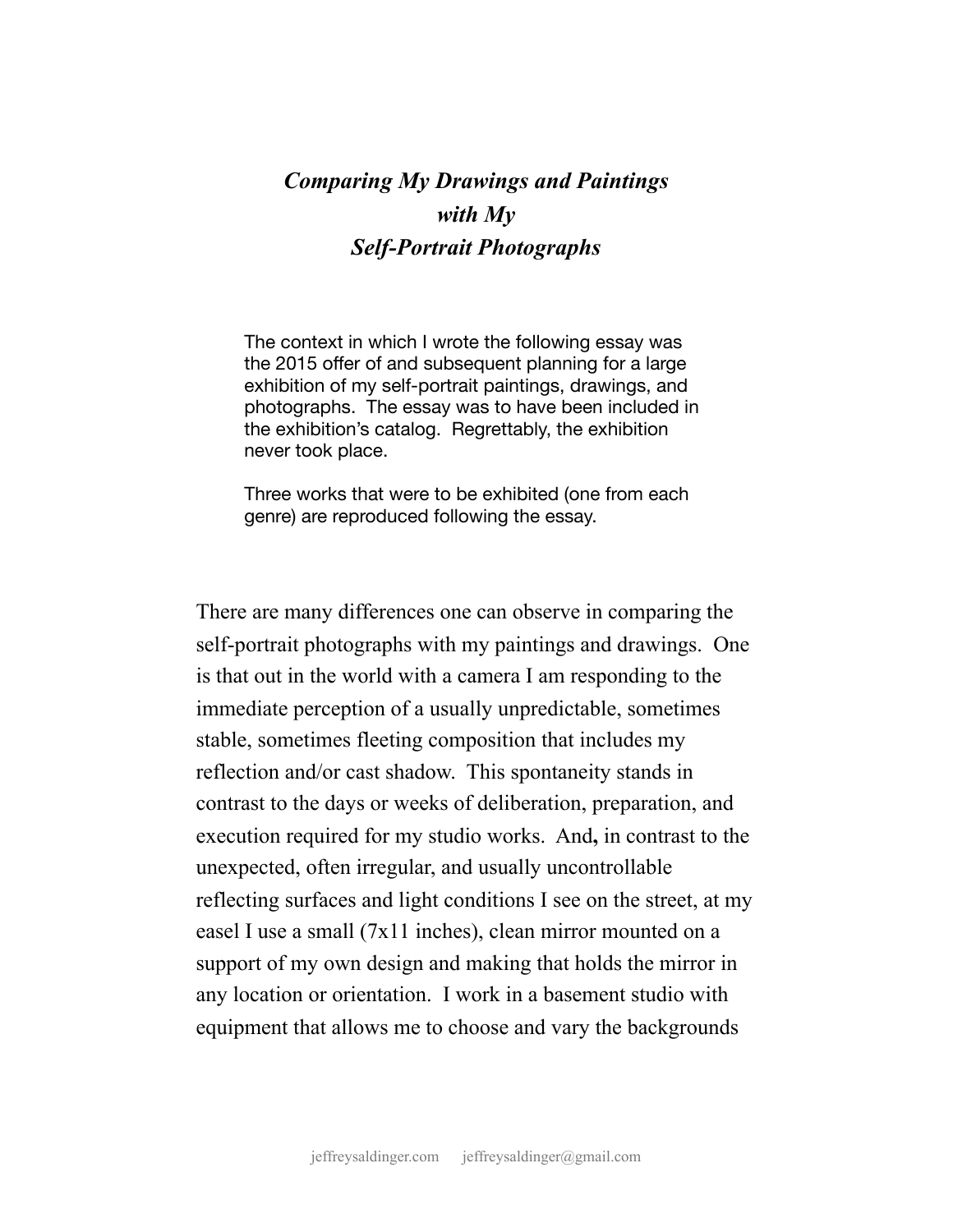and lighting with great precision. The self-portrait and hand paintings and drawings all have as their starting point a reflection I see in my mirror of my face or left hand as I have posed it/them. I have never drawn or painted from a photograph; indeed, as I work at my easel, the core of my engagement is trying to figure out how to render what I see in the mirror (often with slight hourly or daily alterations of the pose, or of the expression on my face) while remaining aware of how the thinking and posing shift from one day to another.

Despite the differences I address in the previous paragraph, an important similarity in my approaches to oil, graphite, and photography suggests their continuity. Although the photograph is captured in that one moment in the world, there remains work to be done on the digital file with the necessary software to develop the digital negative, often many hours over days or weeks of gestation and execution, before it is ready to be printed. When I work on the image with the software, I often feel I am engaged with precisely the same variables of craft that I apply to my studio work, thinking about and working on composition, tonal relationships, and edge qualities, to name just three. Seeing, knowing, and contrivance underlie all my thoughts as I make my works. When I paint or draw I respond with certain tools to my eye's reality as I look in my mirror; when I develop my digital negatives I alter with other tools the lens's reality as it is captured by the sensor.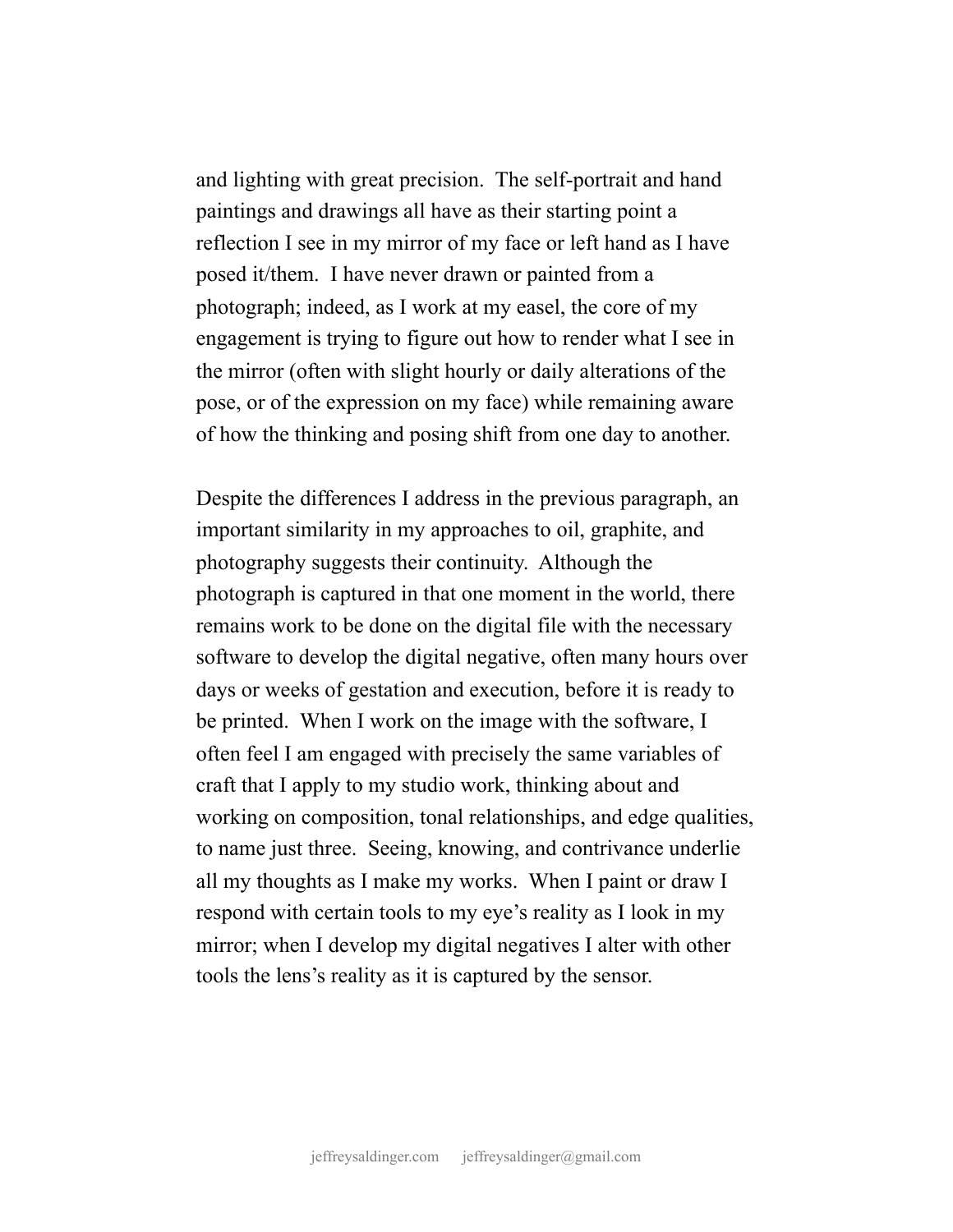A second difference between the paintings/drawings and the self-portrait photographs is the relationship between figure and ground. Most of my paintings and drawings have featureless backgrounds, but these backgrounds are not at all "plain." Deciding on a painting's background paint tones, getting the proper edge qualities where they meet my head or hand, and figuring out the effective tones for the intermixed paints in the transitions between subject and ground are often as difficult for me as any of the challenges a painting poses. In the drawings, the transitions from head or hand into the "background" (usually the featureless plain paper) require decisions about lines, scumbles, smudgings, and erasures in ways that parallel using brushed paint.

I am intrigued by the difference between, on the one hand, the necessity (or perhaps I should say my proclivity) to think about every last fraction of an inch of a painted or drawn contour for at least a little while and sometimes for much longer; and on the other hand, the impossibility of doing that in the street when I take a picture. The featureless backgrounds of the drawings and paintings stand in contrast to the complex visual fields in which I am embedded in the street photographs. I use the expression "visual field" rather than "background" because the space rendered in the photograph does not always present a clear foreground and background. Sometimes my reflection appears to have been laminated with the surrounding environment into a single two-dimensional layer; sometimes the surface in which I am reflected (or some support of that surface, for example a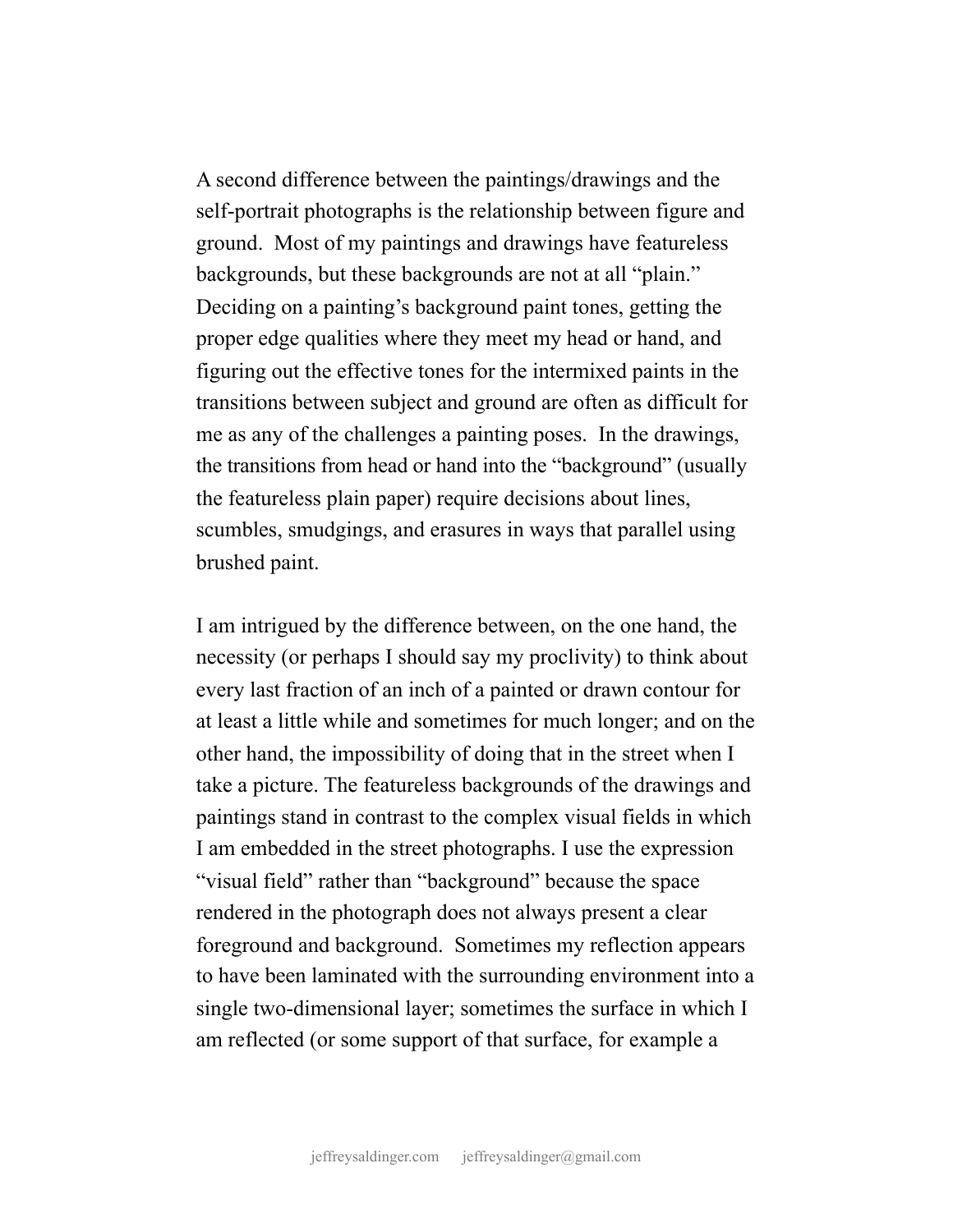shop window's metal frame) is in the foreground and I am the background or even a well-defined middle-ground.

Another area of difference and similarity places painting on one side and drawing and photography on the other: it is the time needed to prepare to work and clean up afterwards. Painting as I do it requires budgeting at least an hour for setting up and cleaning up. The major determinants are the complexity of my palette and the number of brushes I use on a given day - sometimes I need only a few dabs of paint when I start, sometimes a few dozen, and similarly with brushes, which require careful cleaning each day. Drawing in graphite and working at my computer require no setting up or cleaning up and therefore make it possible to work when only a limited amount of time is available.

> Jeffrey Saldinger December 2015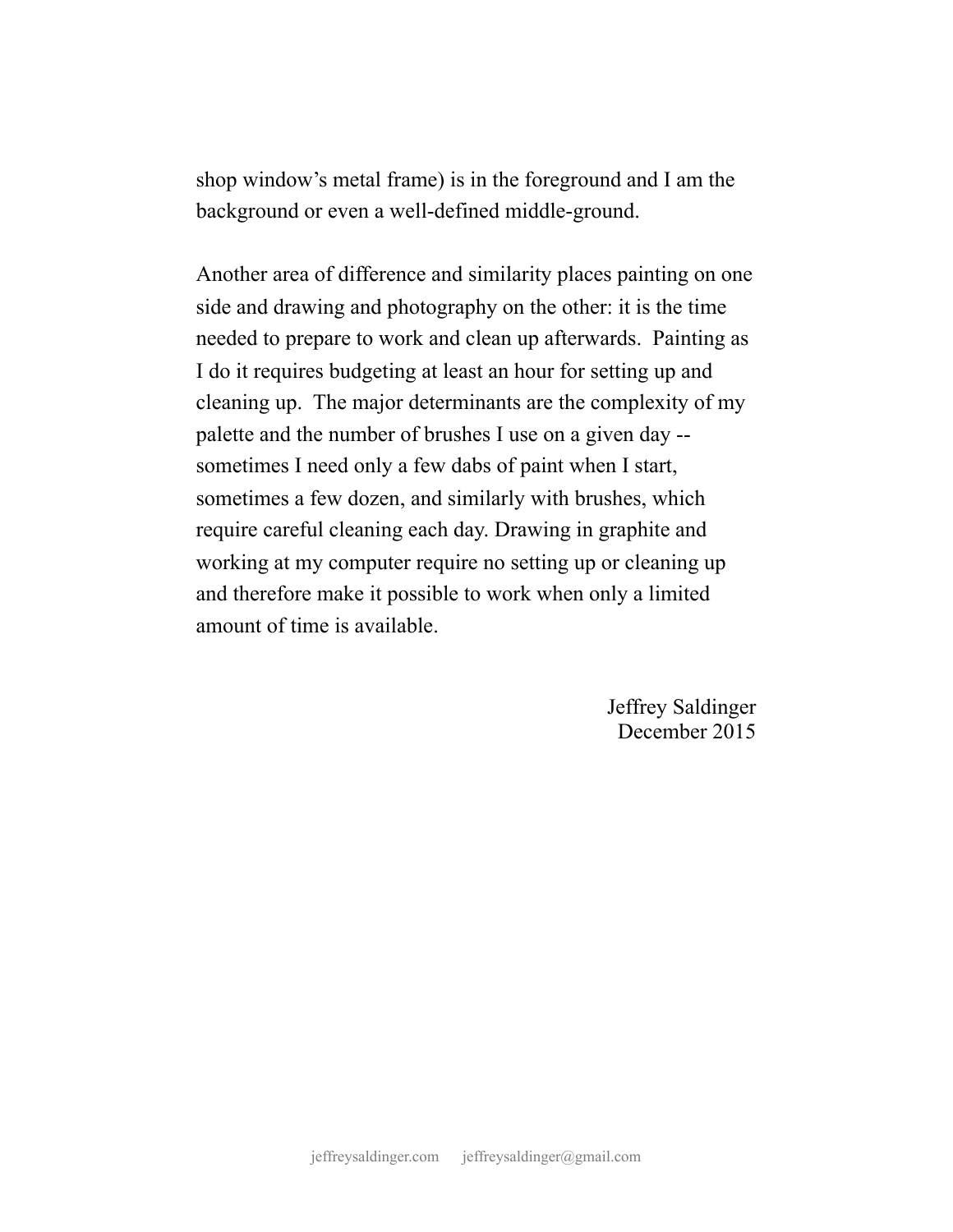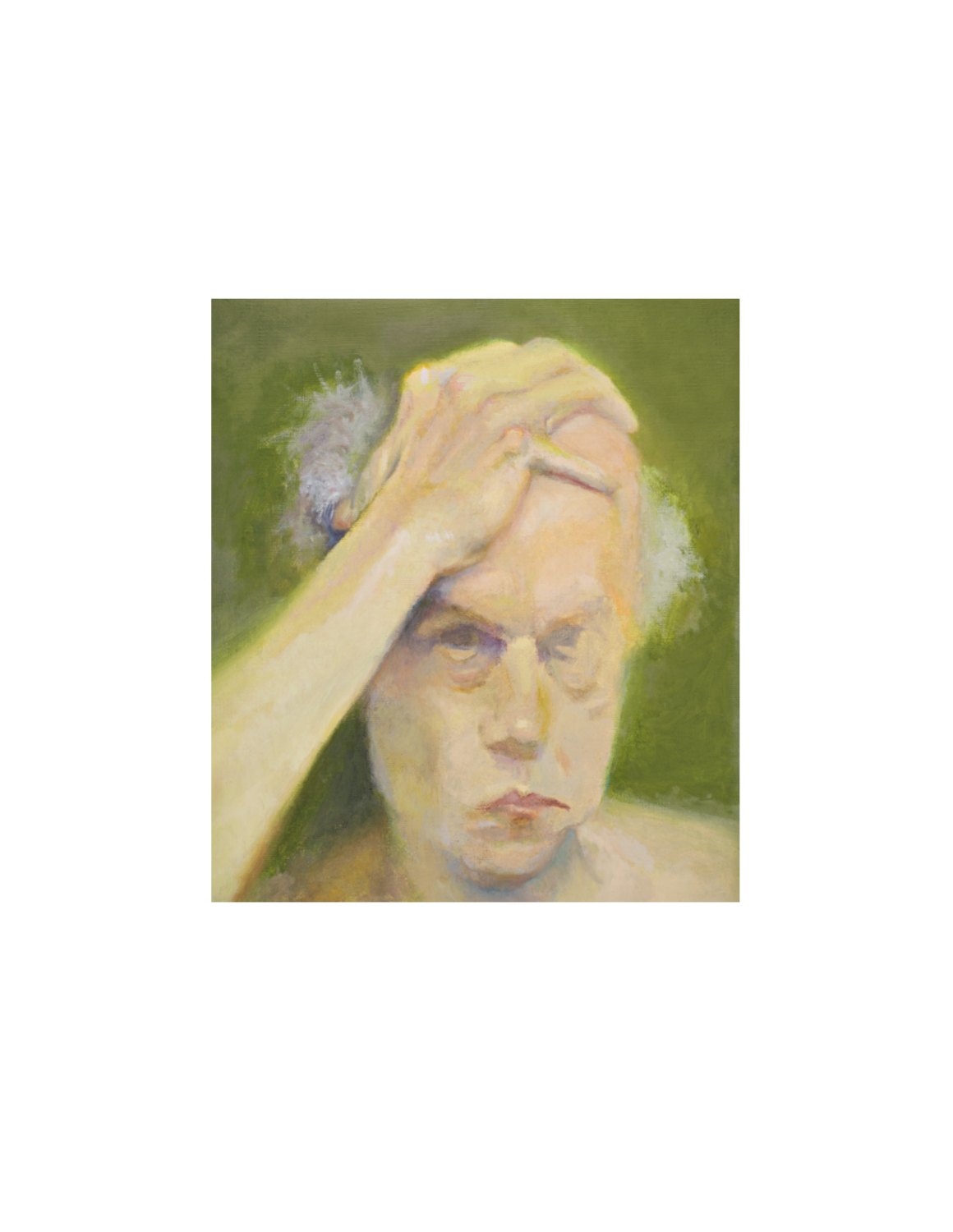